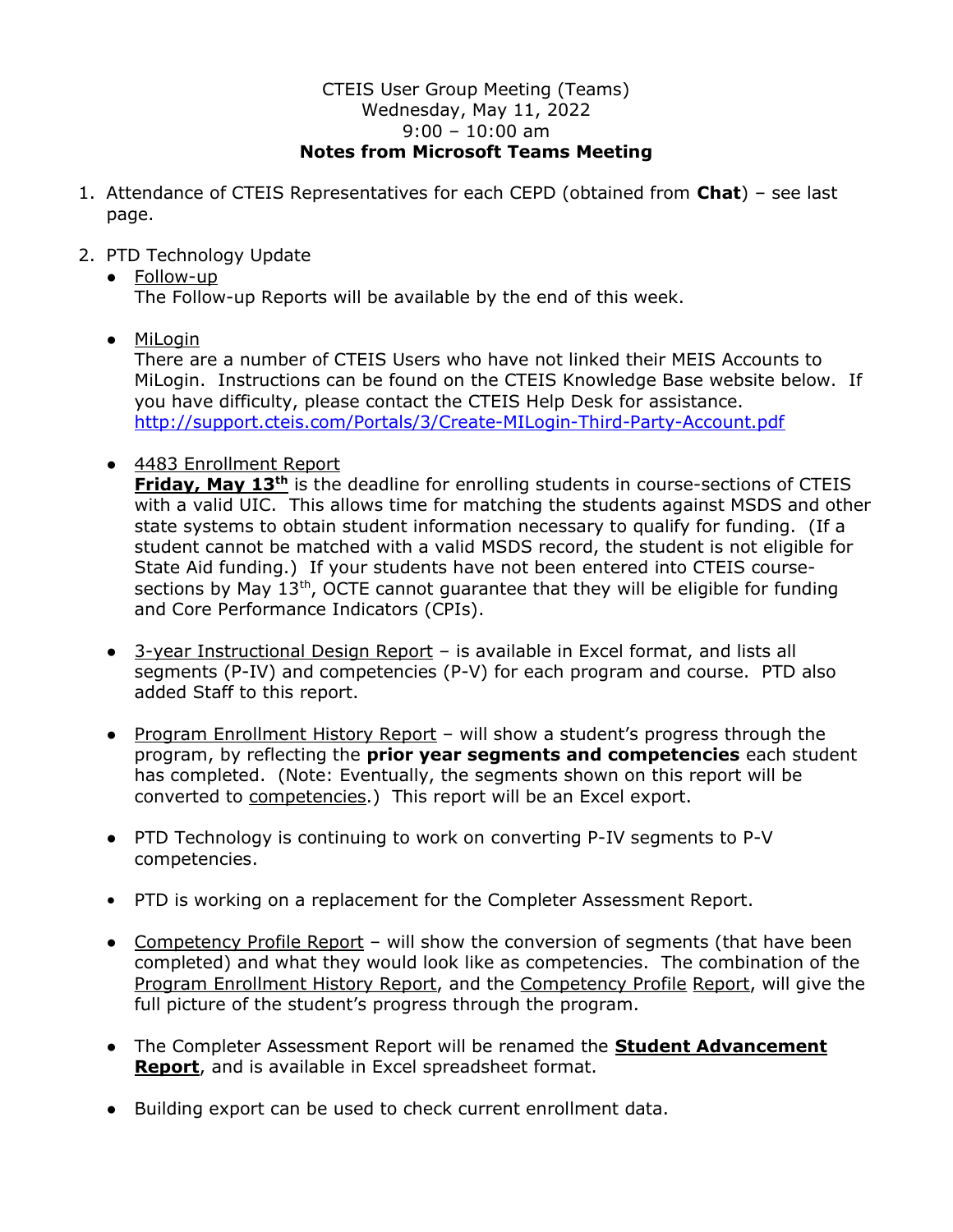- 3. Questions and Discussion
	- What happens if students are not reported in course-sections of CTEIS with valid UICs by the May 13<sup>th</sup> deadline? Please continue reporting the students in CTEIS--the UIC checker and matching process will continue after the May 13th date. With all the matching processes that need to occur, May 13th is the last date that OCTE can guarantee that students will be matched in time to be eligible for funding and CPIs.
	- If UIC errors are discovered by May  $13<sup>th</sup>$  (and can't be resolved by May  $13<sup>th</sup>$ ), what should we do? The UIC checker and matching process will continue through June, so continue working to resolve UIC issues and report the students in CTEIS as quickly as possible.
	- Can the UIC checking process be revised, so that valid UICs do not show up on the list of UIC errors? PTD Technology is looking into revising the process, so that once a UIC is checked, the system will allow that UIC to bypass the UIC checker.
	- Several people have experienced import issues. Doug indicated that PTD Technology is aware of these issues, and many have been resolved. If you have any import issues, please contact the PTD helpdesk.
	- If the course definition is changed after a student is enrolled, will we need to update the student? Yes
	- When Work-Based Learning (WBL) records are uploaded, does CTEIS over-write the "old" record, or add (append) the uploaded records? The "new" WBL records will **overwrite** the "old" record. If you are having problems with this, please contact PTD Technology for help.
	- Can course information be changed after the May  $13<sup>th</sup>$  deadline? Yes, changes can be made up until the final due date of the 4483 Enrollment and Completion Report - June 16<sup>th</sup>.

As Always... We encourage the CTEIS User Group, as representatives for their CEPD, to share information gleaned from these conference calls with other CTEIS Users in your respective CEPDs. Forwarding the Notes and information received from the conference calls is a good way to keep everyone informed, and may help to reduce problems, concerns, and errors.

Please see the PTD Technology website below for Minutes of past conference calls and additional information. http://support.cteis.com/Resources/User-Groups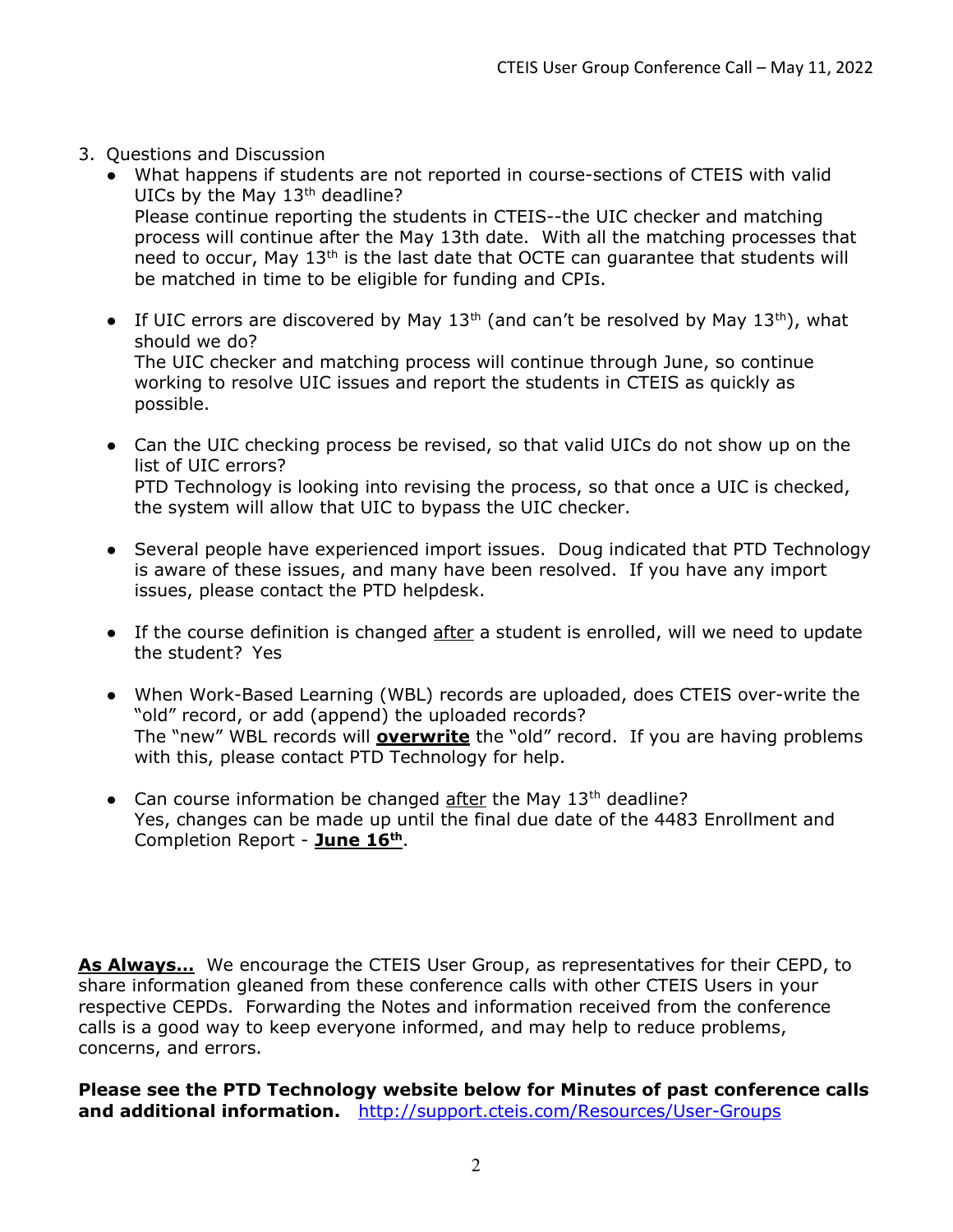## CTEIS User Group Attendance

|             |                  |                   | Representative | 9-22-2021 | 11-17-2021  | 1-19-2022   | 3-09-2022   |             |  |  |  |  |
|-------------|------------------|-------------------|----------------|-----------|-------------|-------------|-------------|-------------|--|--|--|--|
| <b>CEPD</b> | <b>Last Name</b> | <b>First Name</b> |                |           |             |             |             | 5-4-2022    |  |  |  |  |
| 01          | O'Leary          | Dawn              |                |           |             |             |             |             |  |  |  |  |
| 02          | Smith            | Shannon           |                |           |             |             |             |             |  |  |  |  |
| 03          | Wilmot           | Erin              |                |           |             |             |             |             |  |  |  |  |
| 04          | Hauswirth        | Abbey             |                |           |             |             |             |             |  |  |  |  |
| 05          | Miron            | Jennie            |                |           |             |             |             |             |  |  |  |  |
| 06          | Darling          | Emily             |                |           |             |             |             |             |  |  |  |  |
| 07          | Sanderson        | Hannah            |                |           | $\boxtimes$ |             |             |             |  |  |  |  |
| 08          | Jaroneski        | Debbie            |                |           |             |             |             |             |  |  |  |  |
| 09          | Kania            | Angie             |                |           |             |             |             |             |  |  |  |  |
| 10          | Tennant          | Colleen           |                |           |             |             |             |             |  |  |  |  |
| 11          | Smolarz          | Lyndsay           |                |           |             |             |             |             |  |  |  |  |
| 12          | Young            | Jay               |                |           |             |             |             |             |  |  |  |  |
| 13          | Zirkle (Hammond) | Stacy             |                |           |             |             |             |             |  |  |  |  |
| 14          | <b>Teske</b>     | Jocelyn           |                |           |             |             |             |             |  |  |  |  |
| 15          | Smith            | Amy Jo            |                |           |             |             |             |             |  |  |  |  |
| 16          | Behmlander       | Patti             |                |           |             |             |             |             |  |  |  |  |
| 17          | Myers            | Heidi             |                |           |             |             |             |             |  |  |  |  |
| 18          | Deans            | Kim               |                |           |             |             |             |             |  |  |  |  |
| 19          | Nunn             | Jodie             |                |           |             |             |             |             |  |  |  |  |
| 20          | Graves           | Kelly             |                |           |             |             |             |             |  |  |  |  |
| 21          | Ferrier          | Ashley            |                |           |             |             |             |             |  |  |  |  |
| 22          | Gerlach          | Sharon            | $\times$       |           | $\boxtimes$ | $\boxtimes$ | $\boxtimes$ | $\boxtimes$ |  |  |  |  |
| 23          | Wright           | <b>Becky</b>      |                |           |             |             |             |             |  |  |  |  |
| 24          | <b>Higgins</b>   | Terri             |                |           |             |             |             |             |  |  |  |  |
| 25          | Gordon           | Shelli            |                |           |             |             |             |             |  |  |  |  |
| 26          | Navarro          | Tracy             |                |           |             |             |             |             |  |  |  |  |
| 27          | Genaw            | Tammy             | $\times$       |           |             |             |             |             |  |  |  |  |
| 28          | Ball             | Kristen           |                |           |             |             |             |             |  |  |  |  |
| 29          | Villarreal       | Norma             |                |           |             |             |             |             |  |  |  |  |
| 30          | Nixon            | Nicole            |                |           |             |             |             |             |  |  |  |  |

\*Note: If you participated in the May 11, 2022 Microsoft Teams meeting, and your CEPD is not checked, please email Joan Church to be added to the attendance list.